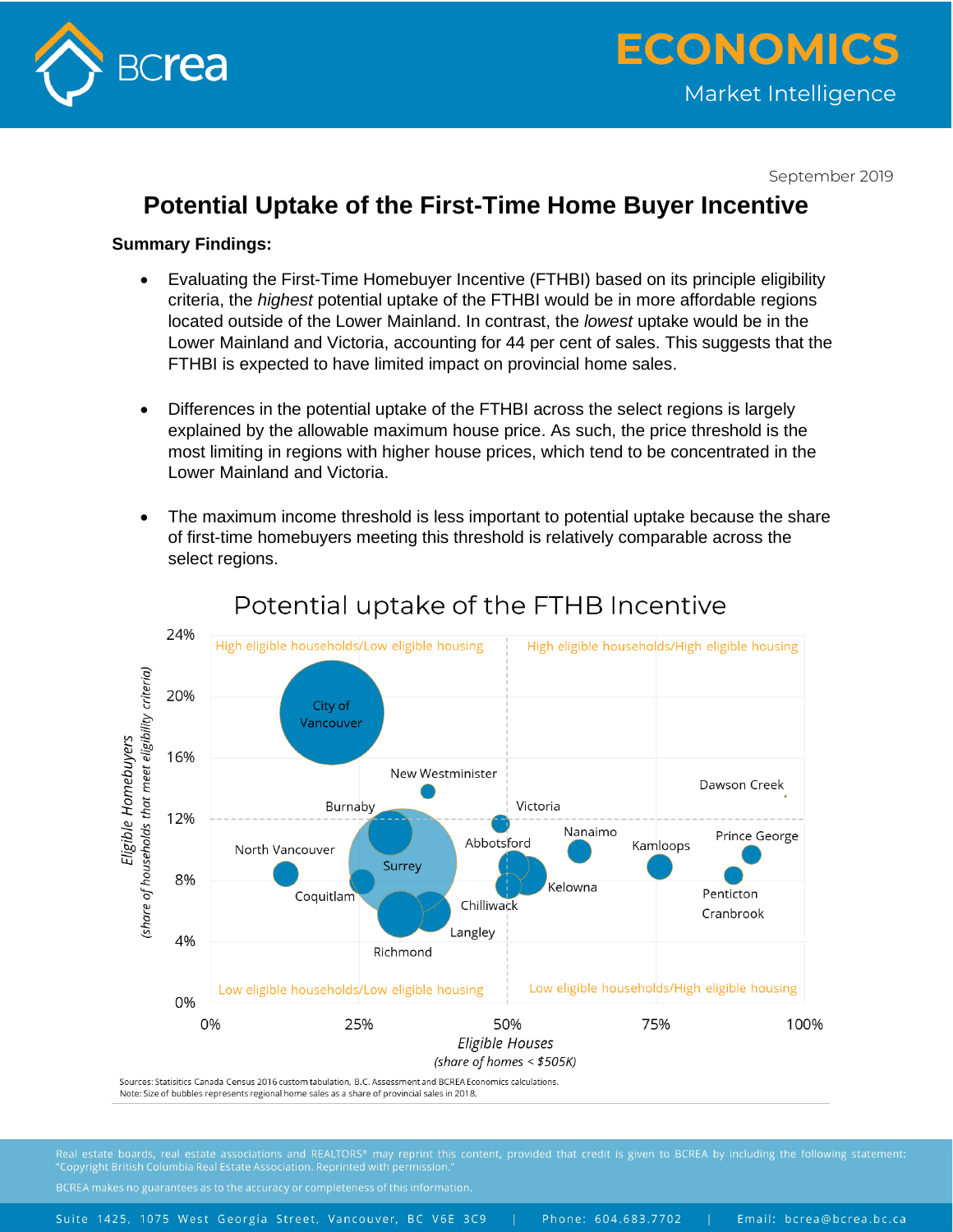

# **ECONOMICS** Market Intelligence

#### **What is the First-Time Home Buyer Incentive?**

On September 2, 2019 the Canada Mortgage and Housing Corporation launched the First-Time Home Buyer Incentive ("FTHBI"), with the aim of helping first-time homebuyers reduce their monthly mortgage payments without increasing their down payments. We describe the FTHBI in detail [here.](https://www.bcrea.bc.ca/advocacy/first-time-home-buyer-incentive-launches-in-september/)

To be eligible, a first-time homebuyer must have: 1) a minimum down payment of 5 per cent from traditional sources such as savings and RRSPs; 2) a maximum qualifying annual income of no more than \$120,000; and 3) a loan amount of no more than 4 times a borrower's qualifying annual income.

Using these criteria, we examine the potential uptake of the FTHBI in select regions in B.C., broadly representing the province's 11 real estate boards.

### **What share of households would be eligible under the \$120,000 maximum income threshold?**

To be eligible for the FTHBI, first-time homebuyers may have a maximum qualifying annual income of no more than \$120,000<sup>1</sup>. Using a Census 2016 custom tabulation from Statistics Canada on household annual income by age and tenure, we specify first-time homebuyers as renter households between the ages of 25 and 39; this represents the prime home buying age cohort. The data show that more than 65 per cent of first-time homebuyers in each select region would be eligible under the FTHBI's maximum income threshold, with the lowest share in North Vancouver (66 per cent) and the highest in Penticton (86 per cent). Overall, the share of first-time homebuyers that meet the income criteria is





## **What share of available homes would fall within the FTHBI eligibility criteria?**

Using the FTHBI eligibility criteria, we calculate the maximum house price to be \$505,263<sup>2</sup>, assuming a minimum down payment of 5 per cent $3$  and a maximum qualifying annual income of \$120,000.

Using provincial assessment data on 2018 home sales, we find that the lowest shares of homes that would qualify are in North Vancouver (13 per cent) and the City of Vancouver (20 per cent). These regions combined made up 13 per cent of provincial sales in 2018. In contrast, the highest

BCREA makes no guarantees as to the accuracy or completeness of this information.

Email: bcrea@bcrea.bc.ca Suite 1425, 1075 West Georgia Street, Vancouver, BC V6E 3C9 Phone: 604.683.7702

 $^{\rm 1}$  This is subject to qualifying income requirements set out by the mortgage lender and mortgage loan insurer. Examples of qualifying annual income include a salary before taxes and investment income.

 $2$  Calculated as 4 times the maximum qualifying annual income of \$120,000 divided by the fraction of the borrower's minimum down payment of 5 per cent (i.e., 1-0.05).

<sup>&</sup>lt;sup>3</sup> A potential first-time homebuyer could put down up to a maximum of 14.99 per cent, which would then put the maximum house price at \$565,000. A maximum of 14.99 per cent plus 5 per cent equity from the Government of Canada would place the borrower just under the 20 per cent threshold to qualify for an insured mortgage.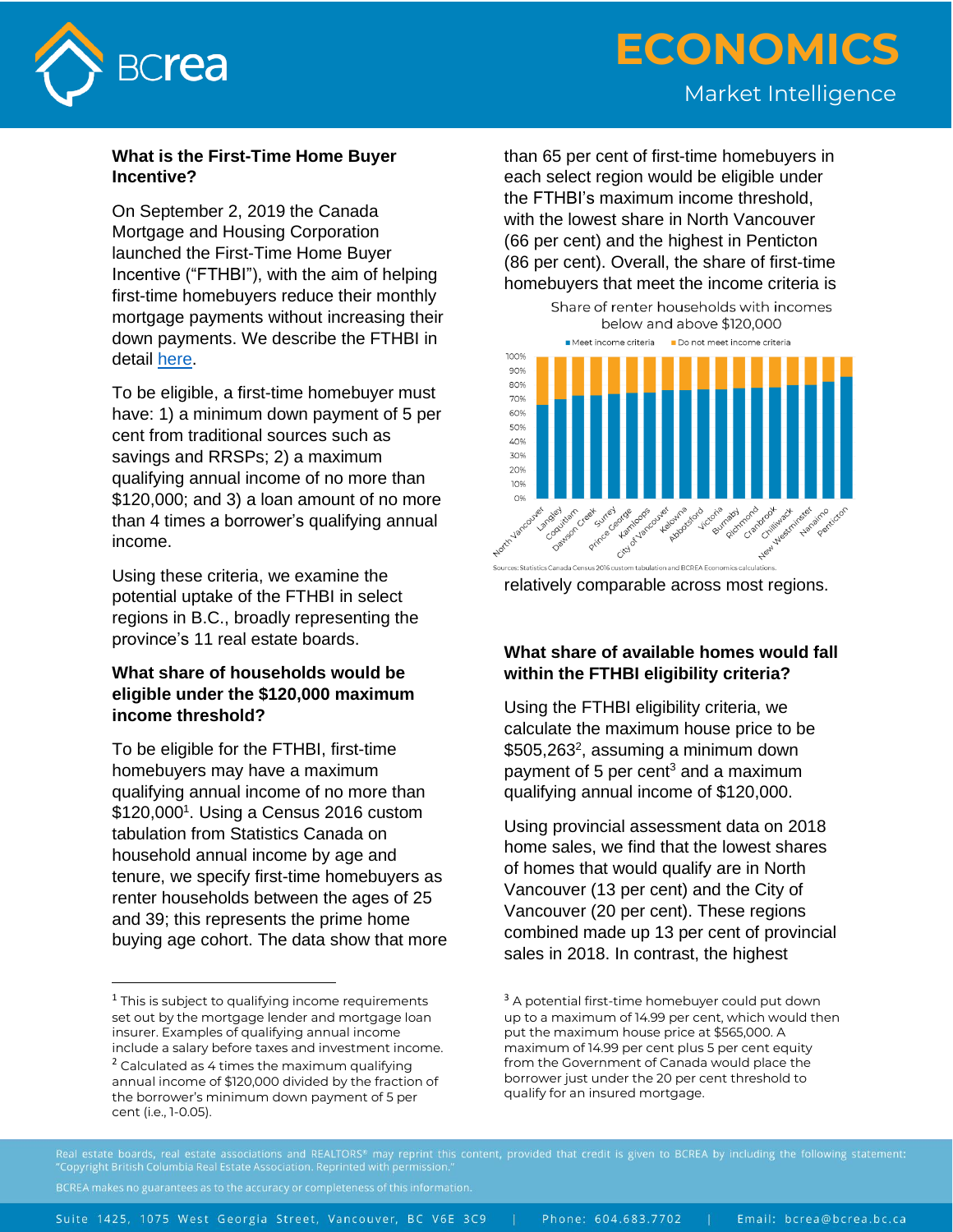shares of homes that would qualify are in Dawson Creek (97 per cent) and Prince George (91 per cent), making up a combined share of 2 per cent of provincial sales.

The share differences in these select regions are reflective of house prices. For example, the average house price in North Vancouver (\$1,092,969) is more than four times higher than in Dawson Creek



(\$250,348).

#### **What does this mean in terms of the potential uptake of the FTHBI?**

The *highest* potential uptake of the FTHBI would be in more affordable regions located outside of the Lower Mainland, which comprised 20 per cent of provincial sales in 2018. In contrast, the regions with the *lowest* potential uptake would be in the Lower Mainland<sup>4</sup> and Victoria, which comprised 44 per cent of provincial sales<sup>5</sup>.

This suggests that the FTHBI is expected to have limited impact on provincial home sales.

The potential uptake of the FTHBI is not particularly reliant on the income criteria because the share of first-time homebuyers exceeding the maximum income threshold are relatively comparable across the regions.

Unsurprisingly, the differences in the potential uptake of the FTHBI across the select regions is largely explained by the allowable maximum house price. As such, the price threshold is the most limiting in regions with higher house prices, which tends to be concentrated in the Lower Mainland and Victoria.

<sup>4</sup> Lower Mainland includes Burnaby, Coquitlam, Langley, New Westminster, North Vancouver, Richmond, Surrey and Vancouver City.

<sup>&</sup>lt;sup>5</sup> The shares quoted here do not add up to 100 per cent because we only include select regions in B.C.